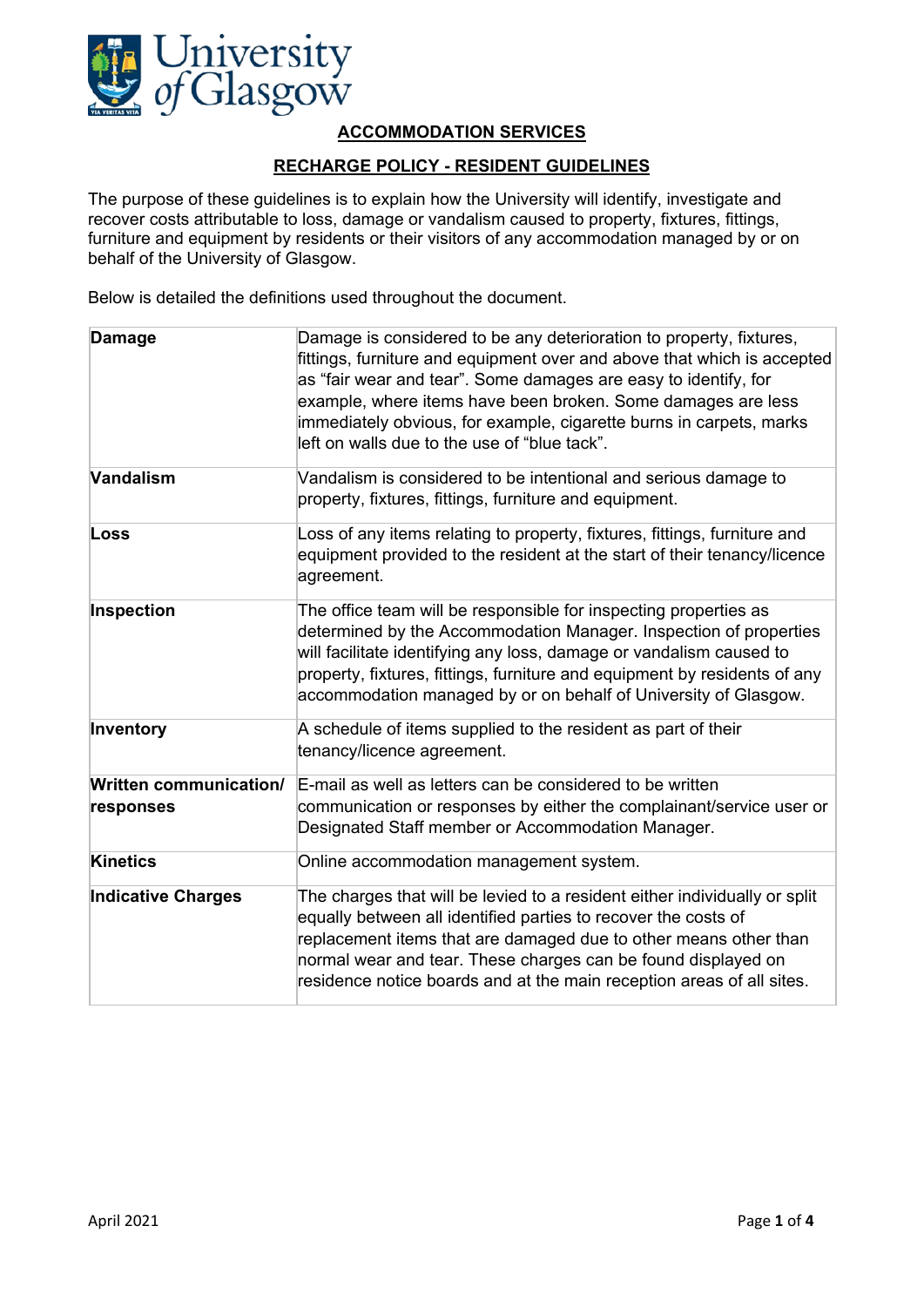## **PROCEDURES**

### **1) ON ARRIVAL**

When residents check in to their accommodation, they will be sent two inventory lists via Kinetics to their student email address. One inventory list will be for their bedrooms and the other one will be for all the communal areas in the flats, i.e., kitchens, corridors etc. These inventory lists will detail all items supplied and the condition of the items at the start of the resident's tenancy.

It is the resident's responsibility to reply within two days having reviewed the inventory either to confirm the inventory and the condition of the items or to make comment on items that are missing or not in the condition as detailed. In the case of flat communal areas, the first resident to confirm the inventory for the communal areas will do so on behalf of the whole flat, but the other residents still have the ability to question the return or make comments as required. If a resident contests any item and / or condition of items, then the site office will inspect the area(s) applicable and record any discrepancies on Kinetics. This will ensure that the most up to date data is recorded and will be used as the basis for future inspection and any potential charges.

## **2) INSPECTIONS AND SUBSEQUENT CHARGES**

For reasons of Health and Safety and student welfare all properties are inspected on a regular basis. These inspections vary but advance notice of bedroom inspections will be provided by the site office team at least 48 hours in advance.

The frequency of these inspections are as follows.

- Communal Areas monthly check as part of cleaning and caretaking services
- Bedrooms minimum of two inspections each year.
- Flats may also be inspected as a result from a report from residents for repairs or damage that need actioned.
- At the end of the tenancy period.

After every inspection the site office team will be responsible for recording all instances of loss, damage or vandalism to all property, fixtures, fittings, furniture and equipment. A report of all findings to be recorded on Kinetics including photographic evidence and evidence from CCTV (where available) and all resident(s) will be advised withing two working days of the damage being discovered. In addition, the office team will advise the resident(s) that the information will be forwarded to the University within five working days for recharge.

On occasion where damage is found to be excessive, and not covered within the Indicative Charges list, the costs for repair, damage, replacement etc. will need to be sought from a relevant contractor. The office team will advise the resident and the University and ensure that costs are forwarded as soon as received.

#### **3) INVESTIGATIONS AND DETERMINING CAUSE OF LOSS, DAMAGE OR VANDALISM**

The site office team will be responsible for assessing any loss of items relating to property, fixtures, fittings, furniture and equipment against the agreed inventory agreed by the resident at the start of their agreement. All damage assessments will be carried out by two members of site management staff. They will record all damage and take photographic evidence as appropriate. All details will be recorded on the Damage report form and stored electronically. Once the report is complete it will be sent to the site warden to sign off before any damage costs are raised on Kinetics.

#### **RESIDENT'S BEDROOM**

All residents, as per their Licence Accommodation Contract, are considered responsible for any loss, damage or vandalism within their own room. Where any loss of items has occurred, and the resident is unable to return the item(s) or cannot offer a reasonable explanation for its loss, the site office team will advise the resident within two working days that the University will be informed within five working days of the charges that will apply. All relevant information will be updated on Kinetics with the detail of the loss and any relevant back-up information. The resident will receive an email from Kinetics advising them of the cost of replacing the missing items.

Where any damage or vandalism has occurred to property, fixtures, fittings, furniture and equipment in an individual resident's bedroom, the same rules will apply as with the loss of items, i.e., the site office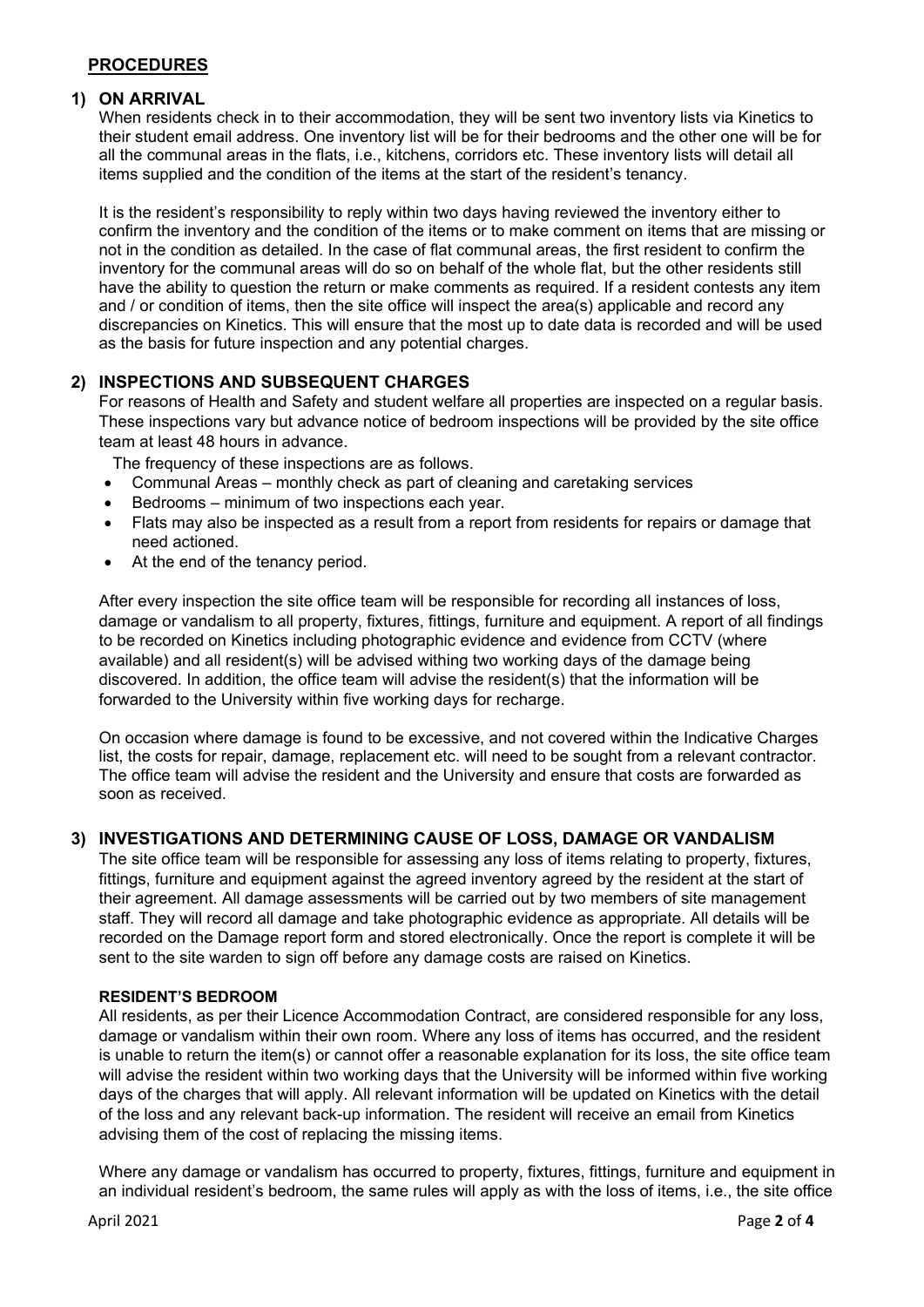team will advise the resident within two working days that they are considered to be responsible for any damage or vandalism, and Kinetics will be updated detailing the damage/vandalism along with any relevant back-up information, e.g., photographs. The resident will receive an email from Kinetics advising the resident of the costs for repair and or replacement. The University will be notified within five working days for charging the cost of repairs and/or replacement of any items.

### **PUBLIC AREAS WITHIN FLATS**

All residents, as per their Licence Accommodation Contract, are considered responsible for any loss, damage or vandalism that occurs to property, fixtures, fittings, furniture and equipment in the public areas within flats, e.g., hallways, kitchens, bathrooms, shower rooms, toilets, living rooms. Where there is damage or vandalism in these areas and the liability for the damage has **not** been accepted by a resident(s) who have access to these areas, the site office team will advise all residents within the flat of any charges that will apply, split equally amongst all residents. The site office will update Kinetics with all the details and any other relevant information including photographs, within two working days, the information will be forwarded to the University within five working days for recharge. All residents will also receive an email via Kinetics advising of the costs for repair/replacement.

Please note that after departure it may take up to 7 days to carry out an inspection.

### **PUBLIC AREAS OUTWITH FLATS**

All residents, as per their Licence Accommodation Contract, are considered to be responsible for any loss, damage or vandalism to property, fixtures, fittings, furniture and equipment to public areas out with flats, e.g., hallways, staircases, stairwells, laundry areas. Where loss, damage or vandalism has occurred, and liability has not been accepted by a resident or residents the site office team will advise via Kinetics all residents of the floor or block within two working days with all the relevant costs split evenly between all residents of that floor or flat, and that the University will be informed within five working days for recharge. The office team will also update Kinetics, detailing the loss/damage/vandalism and any relevant back-up information e.g., photographs etc., again within two working days.

#### **DAMAGE / VANDALISM DISCOVERED OUT OF HOURS**

Where damage or vandalism has occurred to property, fixtures, fittings, furniture and equipment and has been discovered out of hours, the issue must be reported to the on-site duty staff, who must fully investigate the damage and record it on the in-house maintenance system (Ivanti), to try to establish person(s) responsible. If the person(s) responsible are identified then the associated costs of repair or replacement will be processed in line with all other loss or damages, i.e., residents will be notified within two working days, Kinetics will be updated, and emails will be sent with the costs.

## **4) DISCRETION**

The site managers will have the right to use appropriate discretion in determining whether any damage to property, fixtures, fittings, furniture and equipment to individual resident's bedroom or to communal areas is considered to be accidental.

## **5) UNIVERSITY RECOVERY OF RECHARGES**

The University will be responsible for recovering all charges due through the resident's My Campus Account. The University will implement debt recovery for amounts recharged but not paid.

## **6) DISPUTED CHARGES**

Where resident(s) dispute the liability of any loss, damage or vandalism to property, fixtures, fittings, furniture and equipment to individual resident's properties or to communal areas, the residents have the right to appeal against the decision to the Accommodation Manager within two working days of receiving the correspondence advising of outcome of the investigation and applicable charges.

The Accommodation Manager will further investigate and confirm to the resident(s) within five working days of their decision whether to uphold the cost / liability or if the charges are to be disregarded.